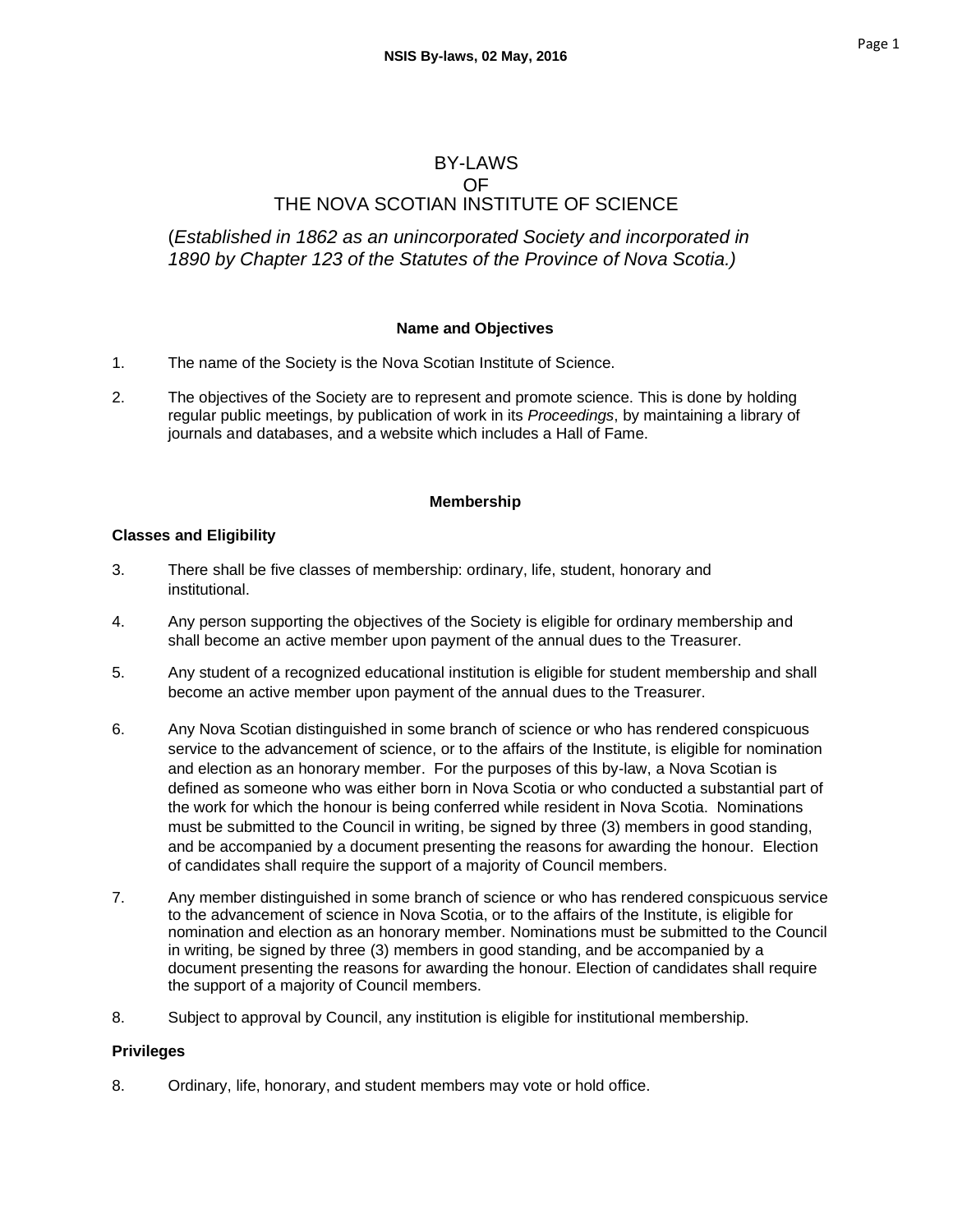- 9. Members of all classes will have the following rights and privileges:
	- a. to participate in any meeting of the Institute;
	- b. to submit papers for presentation to the Institute subject to approval by Council;
	- c. to receive a copy of the *Proceedings* while in good standing.

### **Fees**

- 10. Honorary members shall not be required to pay a fee.
- 11. Membership and Annual Fees:
	- a. *Membership Period:* The annual period of membership shall be from 1 September to 31 August of the following year. This "NSIS Year" approximates the academic year.
	- b. *Included in Membership Fees:* Fees shall include payment for publications.
	- c. *Change of Fees*: Any changes in the fees for ordinary, life, student, and/or institutional members shall be proposed by Council to the members, in writing, at least fourteen (14) days prior to the Annual General Meeting for approval by a majority vote of the members present at the Annual General Meeting.
	- d. *Due Dates:* Annual fees for ordinary and student members shall be due and payable at the start of the NSIS Year, or upon becoming a member. Fees paid by new members joining after 9 months into the NSIS Year will cover membership for the following NSIS Year as well.
	- e. *Invoices and Receipts:* An invoice for fees owing, together with details of the Lecture Program for the year, will be sent to non-institutional members by the end of each NSIS Year. Upon payment, members shall be sent a receipt. These correspondences will be sent via e-mail, unless a member requests that the postal service be used.
	- f. *Membership Cards:* Members will be given membership cards (credit-card/businesscard sized) with their receipts for payment of dues.
- 12. Ordinary members in good standing may become life members by paying a fee of \$300.00.

### **Non-Payment of Fees**

- 13. Members who are two (2) years in arrears in payment of their fees shall cease to be members. Only members who are in good standing shall receive printed copies of the *Proceedings*.
- 14. Anyone who has ceased to be a member by reason of non-payment of fees may at the discretion of the Council be re-admitted as a member upon payment of the annual fee. Any back issues of the *Proceedings* required shall be paid for in full.

### **Officers**

- 15. The officers of the Institute shall consist of a President, a Vice-President, a Past-President, a Secretary, a Treasurer, a Publicity Officer, a Membership Officer, an Editor, a Librarian and a W ebmaster. In some cases, one individual may hold two offices.
- 16. The officers, except the Librarian, shall be elected each year at the Annual General Meeting of the Institute and shall hold office until the next Annual General Meeting or until their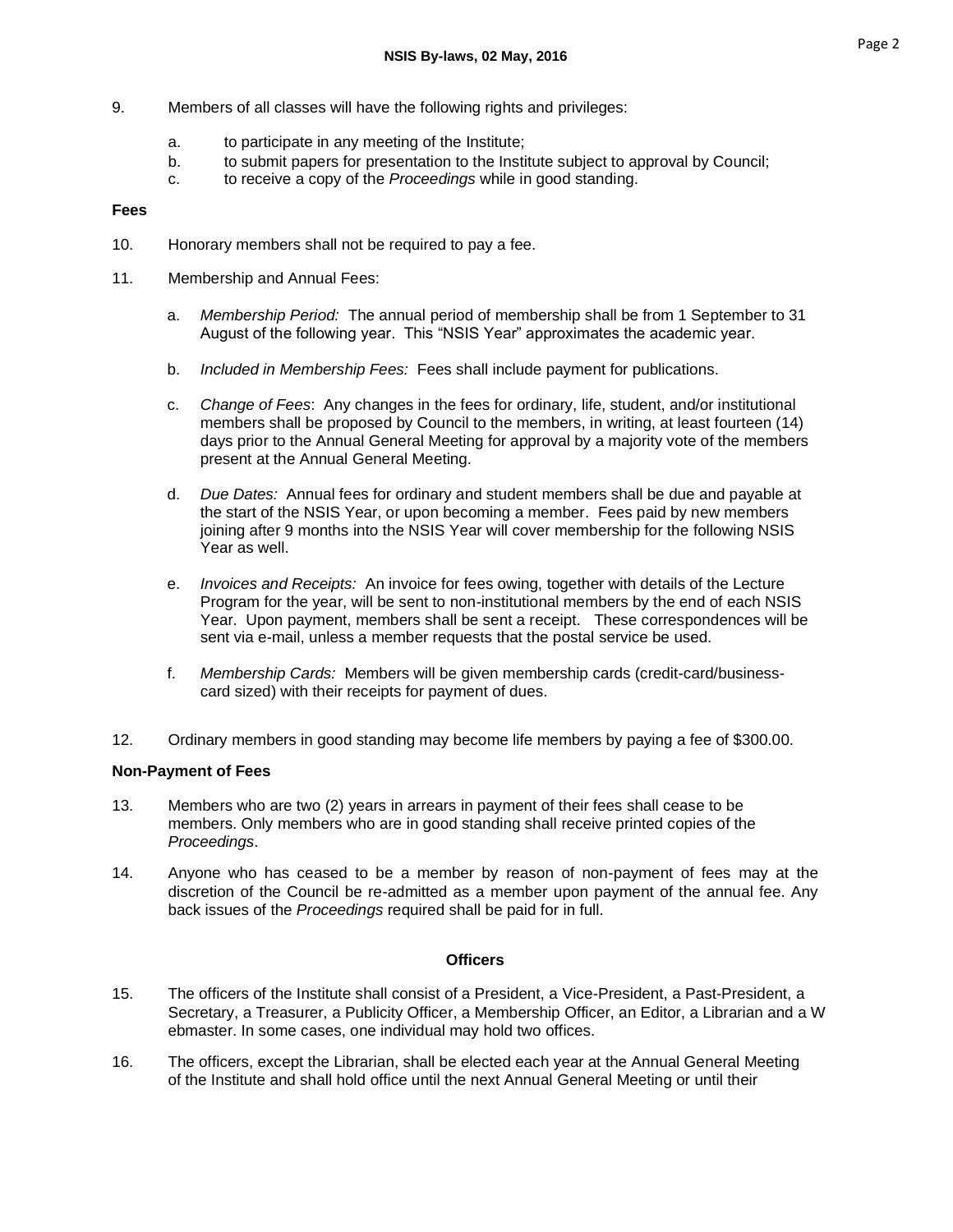successors are elected. The tenure of officers except the Librarian and the Editor, should not exceed five (5) years.

- 17. The Librarian is appointed from among the Science Librarians at Dalhousie University, where the NSIS collection is housed and shall serve until a successor has been appointed.
- 18. A Nominating Committee shall consist of the President, Past-President and a third member approved by Council at least one (1) month before the date of the Annual General Meeting.
- 19. The Nominating Committee shall present in writing, at the Annual General Meeting, nominations for:
	- a. officers (except the Librarian);
	- b. other members of Council;
	- c. auditor(s) or appropriate person(s) to review the accounts of the Institute; should no nominations be made, Council may appoint such person(s);
	- d. and nominees to government commissions.

No member shall be nominated unless their consent has been received by the Nominating Committee.

Notwithstanding that the Librarian has a continuing appointment and that the Editor may serve for more than 5 years, the Nominating Committee shall, as a courtesy, consult annually with both the Librarian and Editor.

Further nominations for the officers and other members of the Council to be elected at the Annual General Meeting may be made at the meeting by any two (2) ordinary members, but the consent of any member so nominated must have been obtained before they are nominated.

20. Election shall be by a show of hands unless a ballot is requested by the majority present.

# **Duties of Officers**

21. Officers shall, in addition to the performance of such duties as are incident to their office and of such duties as may be assigned to them from time to time by the Council, have the following duties and responsibilities:

### *President*

- 22. The President shall:
	- a. preside at meetings of Council, at general meetings open to the public, and at other meetings of members;
	- b. be responsible for the general administration of the affairs of the Institute, subject to the direction of Council;
	- c. prepare an annual report of the Institute; and
	- d. serve on the Nominating Committee.

# *Vice-President*

23. The Vice-President shall act in the place of the President if and when the President is not able to act. Normally, the Vice-President will chair a Committee to prepare a list of speakers for the Lecture Program for the next year, to be approved by Council before the Annual General Meeting.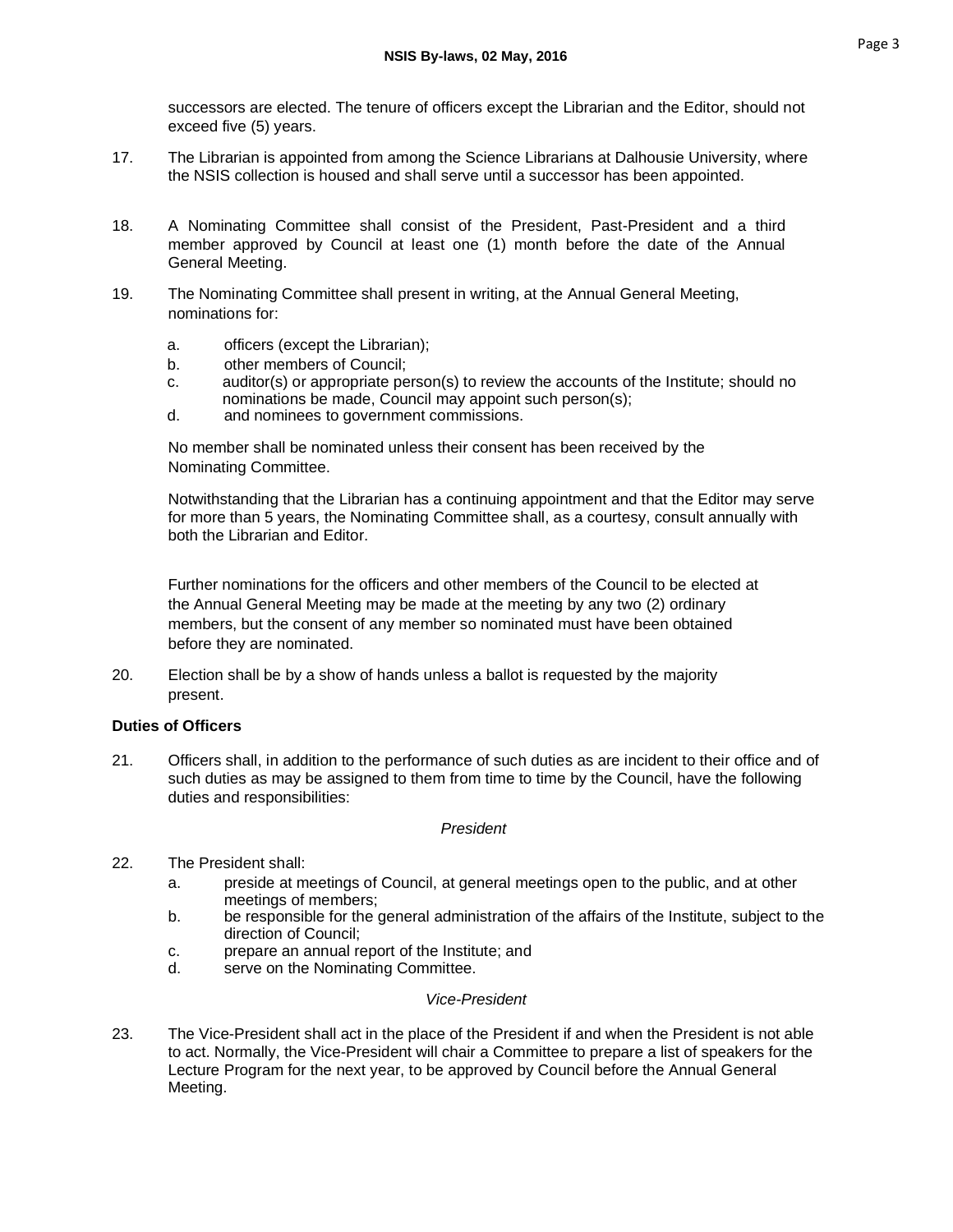# *Past-President*

- 24. The Past-President shall:
	- a. act in the place of the President if neither the President nor the Vice-President is able to act; and
	- b. chair the Nominating Committee.

### *Secretary*

- 25. The Secretary shall:
	- a. keep the minutes of Council and other meetings of the Institute, including the Annual General Meeting;
	- b. deal with the correspondence of the Institute, including maintaining a duplicate list of members, as provided by the Treasurer and issuing notices of meetings of members and of Council.

### *Treasurer*

- 26. The Treasurer shall:
	- a. keep the records and receipts of all monies of the Institute;
	- b. ensure that all expenditures have been duly authorized and are evidenced by proper receipts and vouchers;
	- c. coordinate the annual review of the Institute's finances by person(s) chosen according to Paragraph 19c;
	- d. present to the Annual General Meeting of the Institute a balance sheet and statements of income and expenditures as well as a report of the financial review;
	- e. maintain a list of members and their status such that members may be billed each year for the fee owing;
	- f. bill members each year for the current fee, and keep the Council informed regularly of the overall financial situation of the Institute;
	- g. be responsible, under the direction of the Council, for the general management of the finances of the Institute;
	- h. file appropriate financial statements with governments.

# *Publicity Officer*

27. The Publicity Officer shall publicize the activities of the Institute by sending notices to the news media.

### *Membership Officer*

- 28. The Membership Officer shall:
	- a. in conjunction with the Treasurer and the Secretary maintain a list of members and their addresses;
	- b. distribute information about the Institute to new and potential members;
	- c. promote membership in the Institute.

### *Librarian*

- 29. The Librarian shall:
	- a. respond to requests from individuals to purchase issues of the *Proceedings* or acquire articles;
	- b. send out annual invoices to Institutional Members;
	- c. keep a current mailing list of Institutional Members and Exchange Partners for distributing the *Proceedings*;
	- d. conduct correspondence of the Institute arising from the mailing of the *Proceedings* to Institutional Members and Exchange Partners;
	- e. submit a Repertoire Payment Form to Access Copyright annually;
	- f. attend monthly Council meetings;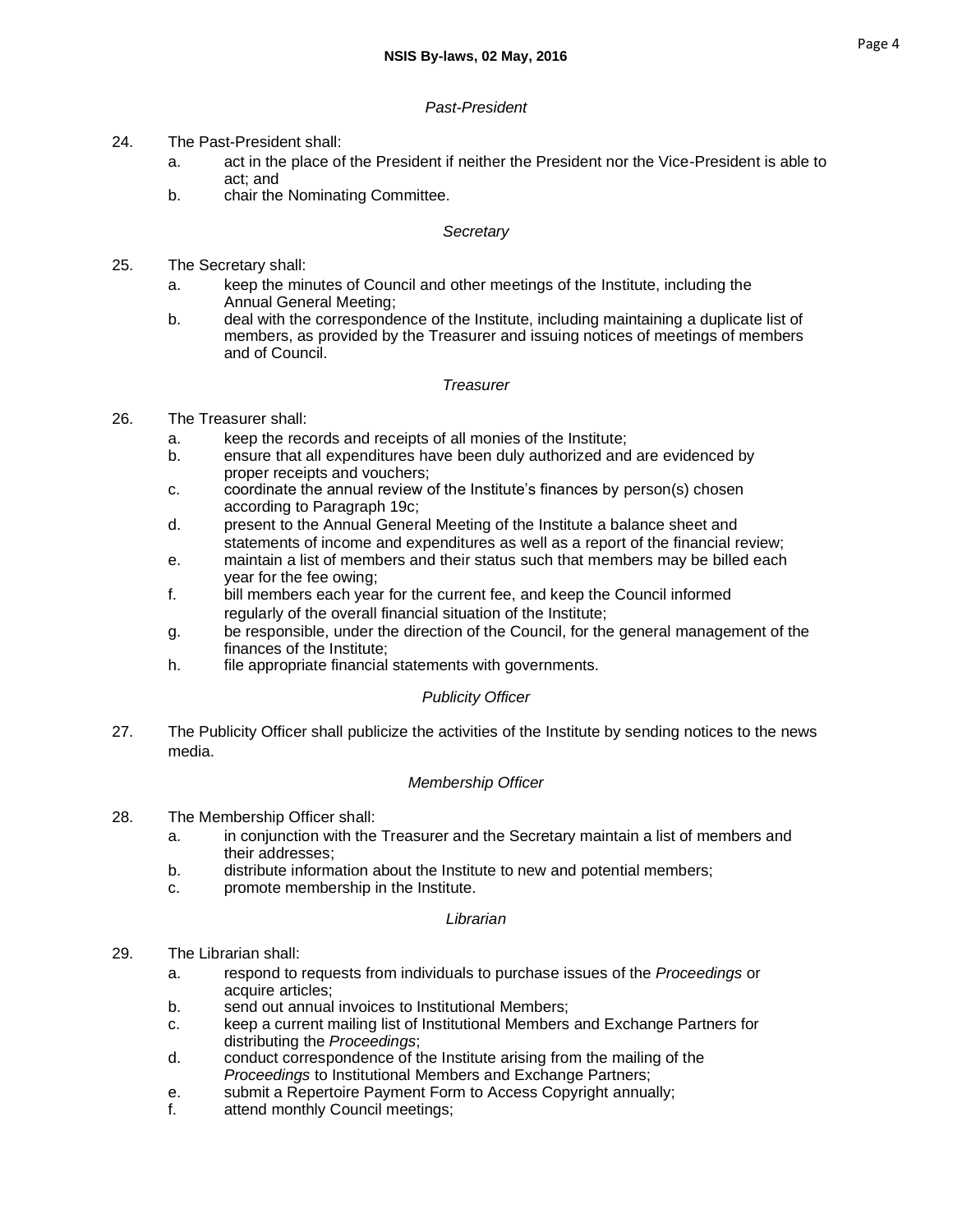g. prepare an Annual Report for presentation at the Annual General Meeting.

# *Editor*

30. The Editor shall be responsible and have the authority for the editorial administration of the *Proceedings*, as determined by the Editorial Board and the Council.

### *Webmaster*

- 31. The Webmaster shall:
	- a. under general direction from the Council, actively maintain the Website of the Institute so that all information posted on institutional activities is current, and
	- b. arrange the Website so that it serves as the major source of information for both members and nonmembers on all Institutional functions.

# *Council*

32. The Council of the Institute shall consist of the Officers of the Institute and four (4) to six (6) other members to be elected as provided by these by-laws at the Annual General Meeting. If there are more than two (2) vacancies in the Council at any time, the Council may fill these vacancies and any person so appointed to fill a vacancy shall hold office until the next Annual General Meeting.

Each Local Chapter shall be represented on Council by an additional member designated by the Chapter.

Council may invite representatives from other organizations that support the objectives of the Institute as non-voting observers on Council.

- 33. The Council shall be responsible for the general management of the affairs of the Institute, subject to these by-laws and according to policies established by Council.
- 34. The Council shall consider and decide on nominations for admission to the web-based Hall of Fame based on recommendations from a Committee that includes the Librarian, another member of Council and at least one other member with expertise in the scientific area of the nominee. Nominees shall be deceased scientists of distinction, who had a tangible connection to Nova Scotia.

# **Meetings**

### **Members**

- 35. The Annual General Meeting of the members of the Institute shall normally be held in May of each year.
- 36. Regular monthly meetings of the members shall be held from October to April, inclusive. Special meetings of members shall be held at such time or times as the Council may determine.
- 37. The Council shall be responsible for formulating the Lecture Program for the regular monthly meetings, see paragraph 23.
- 38. In addition to the consideration of matters relating to the management of the affairs of the Institute, the Lecture Program shall consist of the presentation of original research, scientific demonstrations, lectures on scientific topics, or such other matters as the Council may determine from time to time. Council may delegate the responsibility of soliciting presentations and accepting or rejecting submissions for presentations.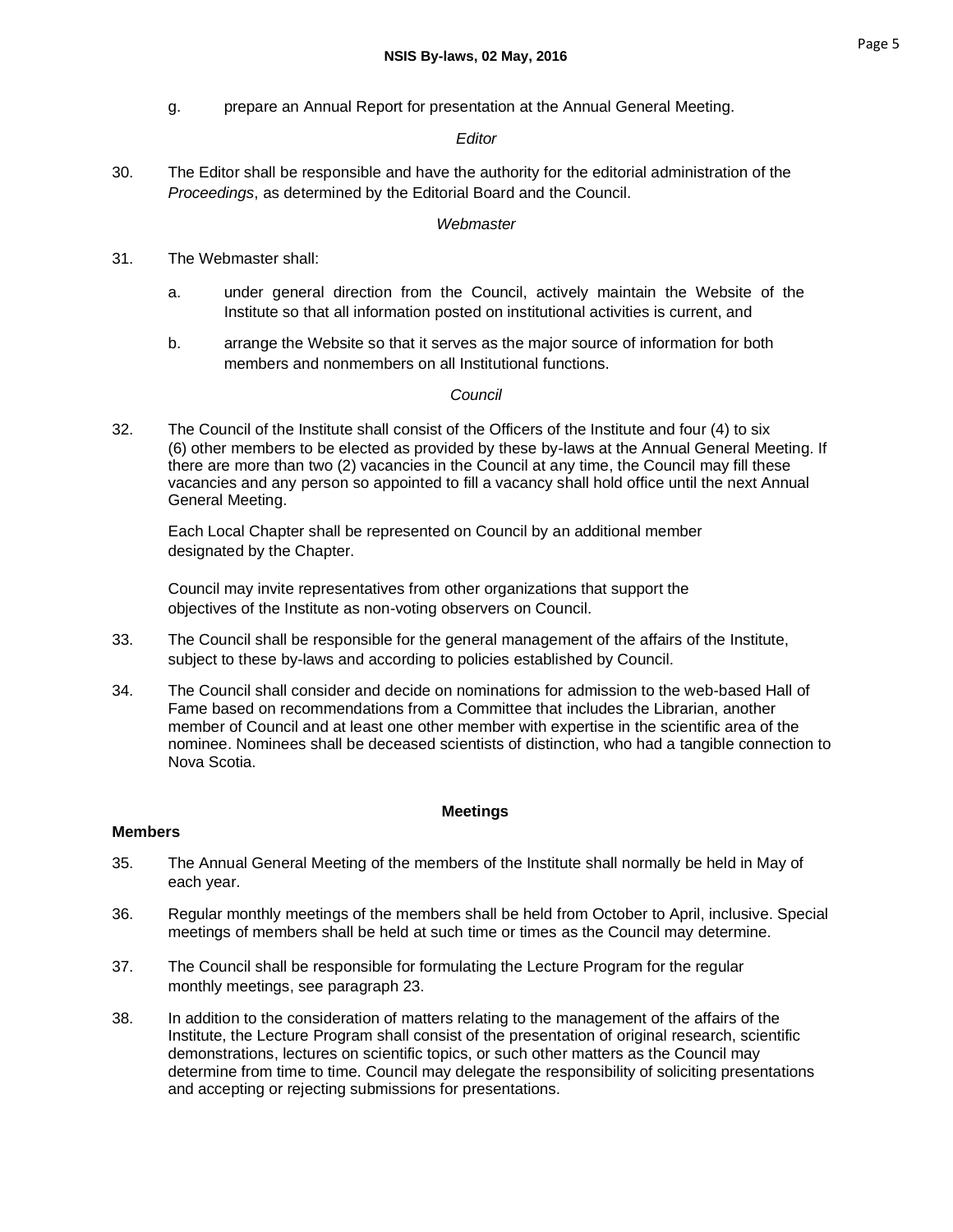- 39. Members shall be given at least ten (10) days notice of meetings of the Institute. In special circumstances, the Council may prescribe a shorter notice period.
- 40. Ten (10) ordinary members of the Institute shall constitute a quorum for meetings of members.

# **Council**

- 41. Meetings of Council shall be held at such time as the Council may direct and, failing such direction, at such time or times as the President, or in his or her absence or inability to act, the Vice-President or Past-President, may determine.
- 42. At least ten (10) days notice shall be given of meetings of the Council or, in special circumstances, a meeting may be called with shorter notice.
- 43. Seven (7) members of the Council shall constitute a quorum for meetings of the Council.

### **Publications**

- 44. The *Proceedings* and other publications of the Institute shall be the responsibility of an Editorial Board comprising the Editor, as Chair, and at least four (4) other members approved by Council.
- 45. The Editorial Board shall be responsible for establishing the policies and formats of the publications of the Institute.

### **Finances**

- 46. The Council shall be responsible for administration of the monies and funds of the Institute.
- 47. The operation of the Society shall be carried on without purpose of gain for its members. Any profits or other accretions to the Institute shall be used in promoting its objectives.
- 48. As determined by Council, the funds of the Institute shall be deposited in an account with an insured financial institution in Canada or invested in a money market fund or certificate guaranteed by the Canadian government, a province of Canada, a chartered bank in Canada, or a trust company in Canada.
- 49. Monies may be transferred between accounts and investments by the Treasurer, but monies may only be withdrawn by cheques authorized by two (2) officers of the Council, normally, the Treasurer and either the President or the Vice-President. Council shall approve annually no more than four members of Council to have signing authority for the Institute.
- 50. The finances of the Institute shall be audited annually by persons chosen according to Paragraph 19c. A financial review shall normally be submitted for approval at the Annual General Meeting. If, in a given year, the financial review has not been completed by that time, the results will be sent to members electronically before June 30.

# **Local Chapters**

51. Members of the Institute residing in areas outside the Halifax Regional Municipality may apply in writing to Council for the privilege of establishing a Local Chapter. On approval, Council will arrange for the allocation to the Local Chapter of a portion of the annual dues of each member